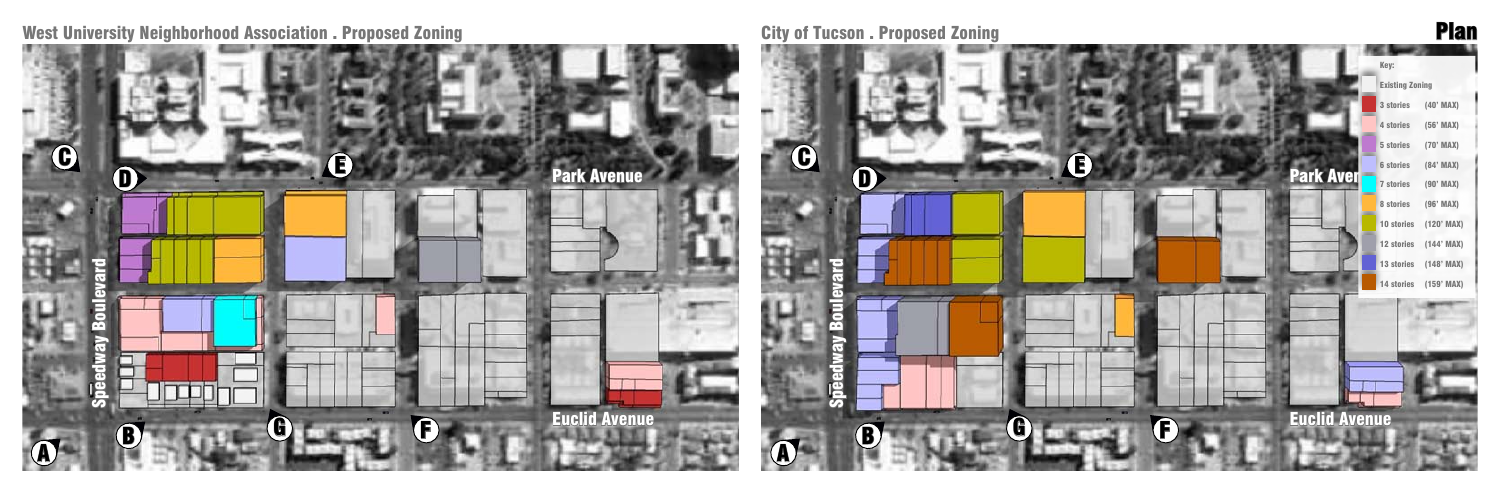

A

City of Tucson . Proposed Zoning **Aerial Perspective** 

| Key:                   |                       |  |
|------------------------|-----------------------|--|
| <b>Existing Zoning</b> |                       |  |
| 3 stories              | (40' MAX)             |  |
| 4 stories              | (56' MAX)             |  |
| 5 stories              | (70' MAX)             |  |
| <b>6</b> stories       | (84' MAX)             |  |
| <b>7 stories</b>       | $(90'$ MAX)           |  |
| 8 stories              | (96' MAX)             |  |
| 10 stories             | $(120'$ MAX)          |  |
| 12 stories             | $(144'$ MAX)          |  |
|                        | 13 stories (148' MAX) |  |
| 14 stories             | $(159'$ MAX)          |  |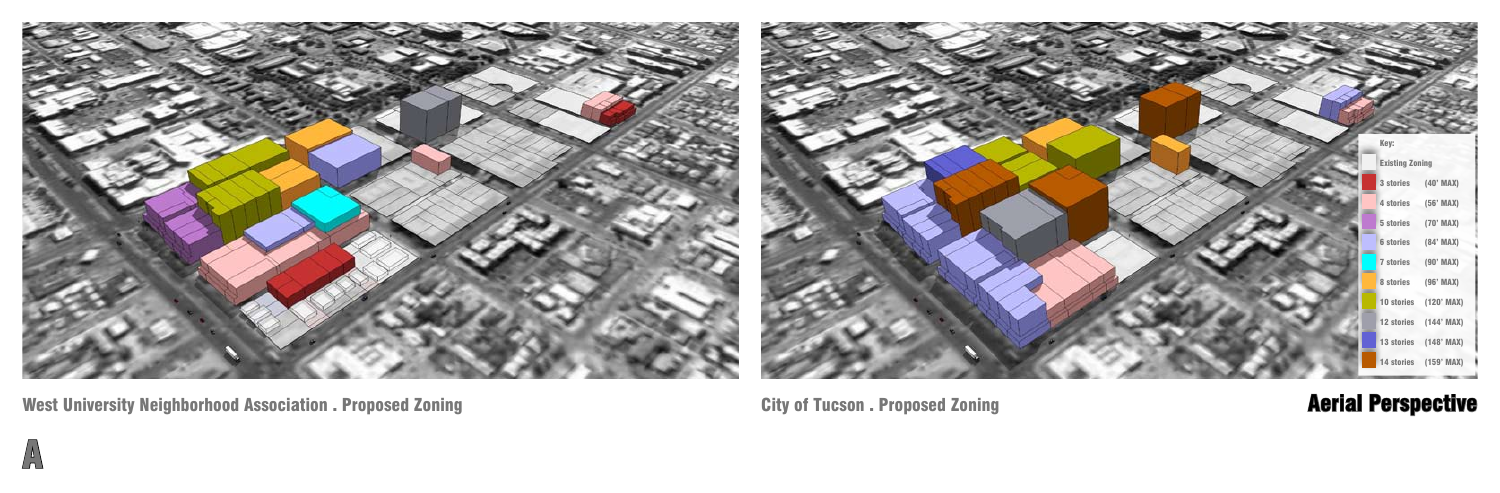$\begin{bmatrix} 1 \\ 0 \end{bmatrix}$ 

# City of Tucson . Proposed Zoning **Speedway / Euclid, South**



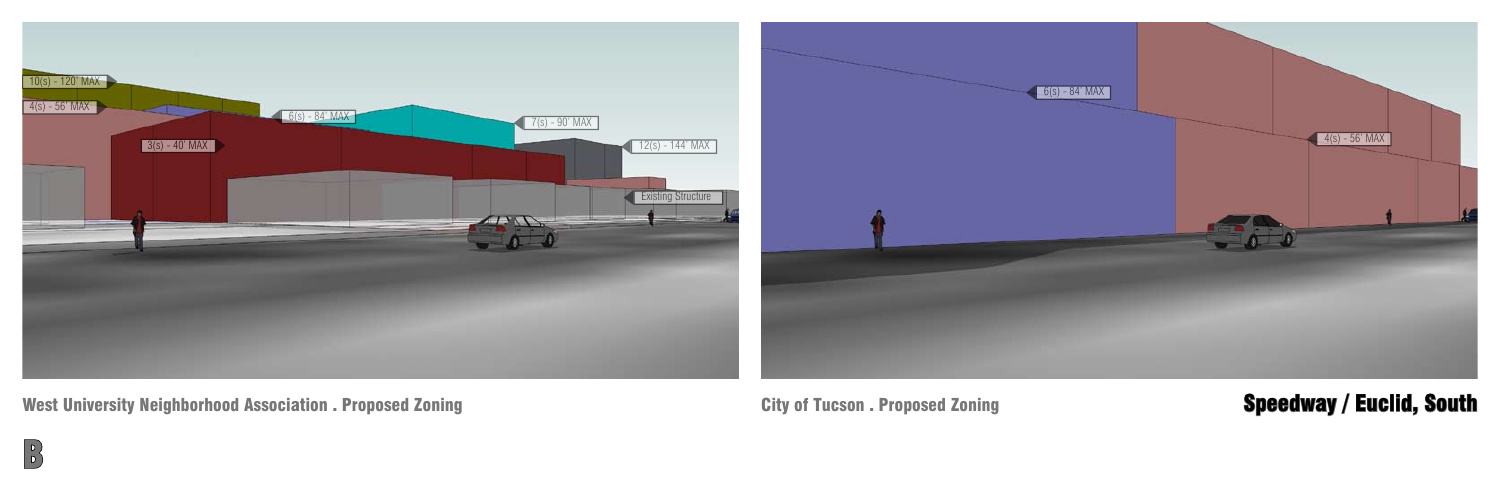G

# City of Tucson . Proposed Zoning **Speedway / Park, S.W. Corner**

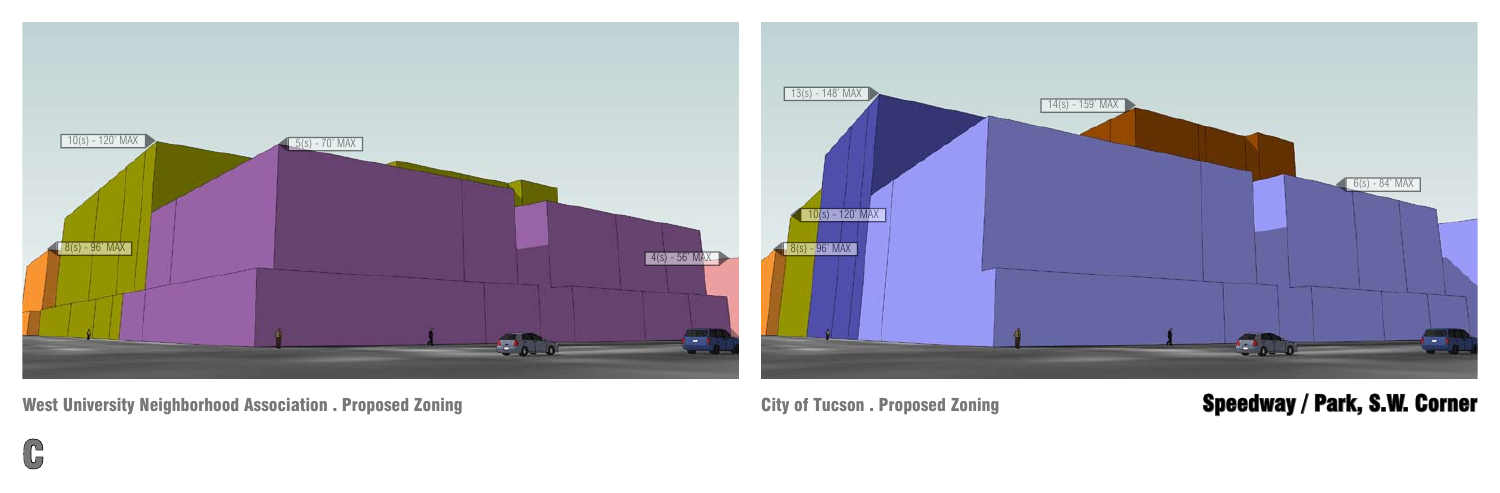$\mathbb{G}$ 

# City of Tucson . Proposed Zoning **Speedway / Park, S.W. Corner**

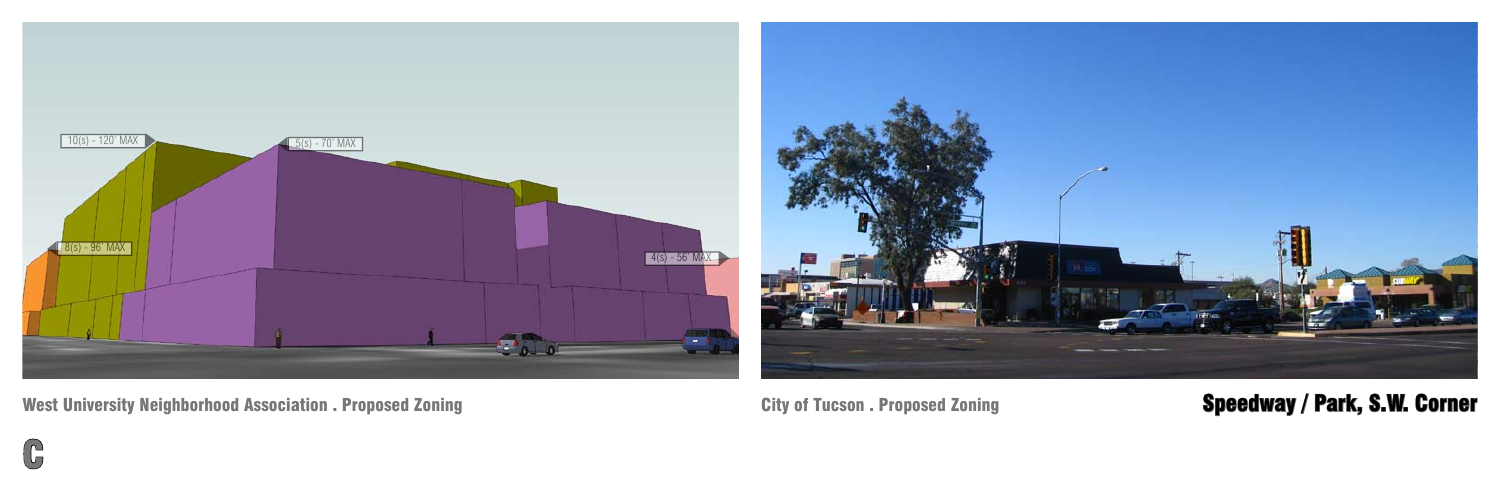$\boxed{0}$ 

City of Tucson . Proposed Zoning **Park, South** 



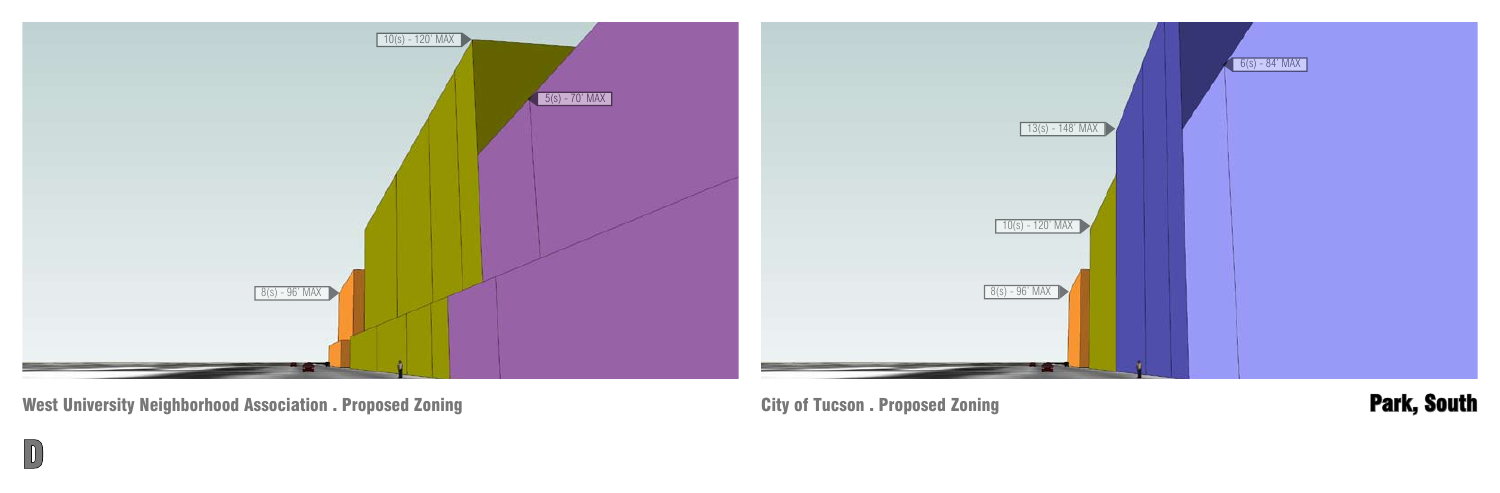$\boxed{D}$ 

City of Tucson . Proposed Zoning **Park, South** 

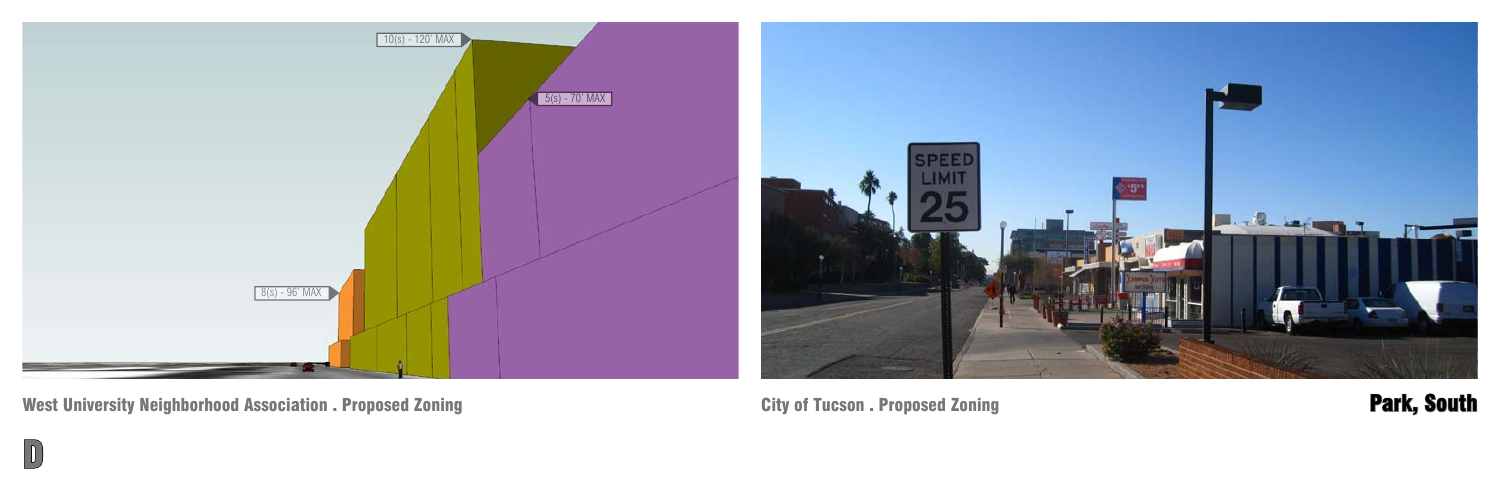E

City of Tucson . Proposed Zoning **Park, North** 

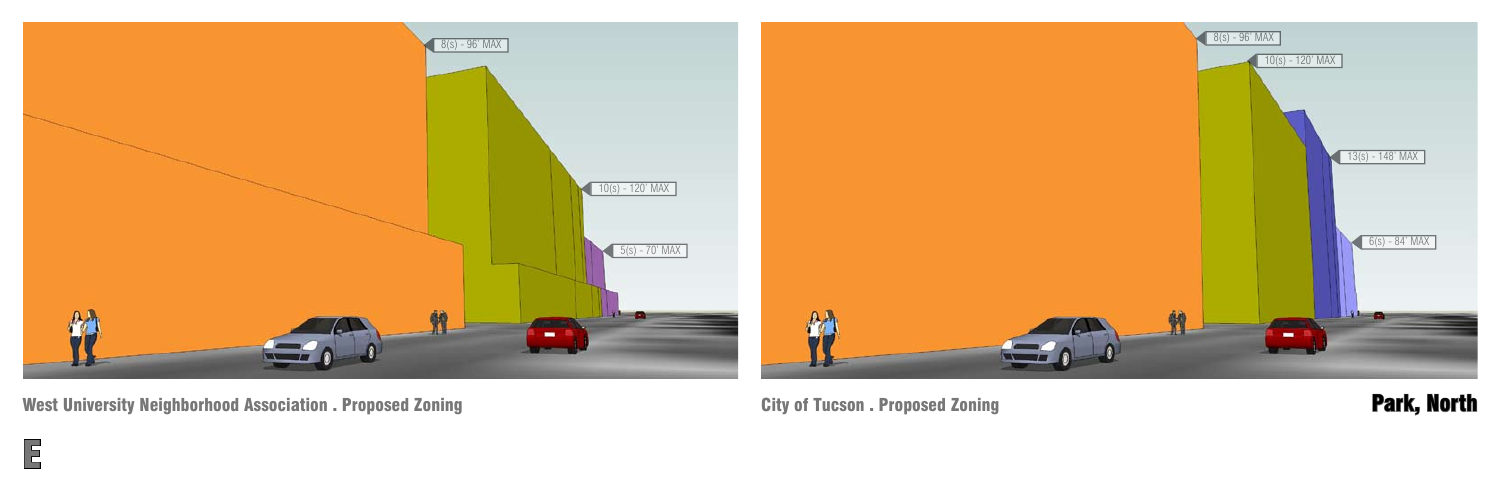E

City of Tucson . Proposed Zoning Park North 2018 1999 and 2018 1999 and 2019 and 2019 and 2019 and 2019 and 20



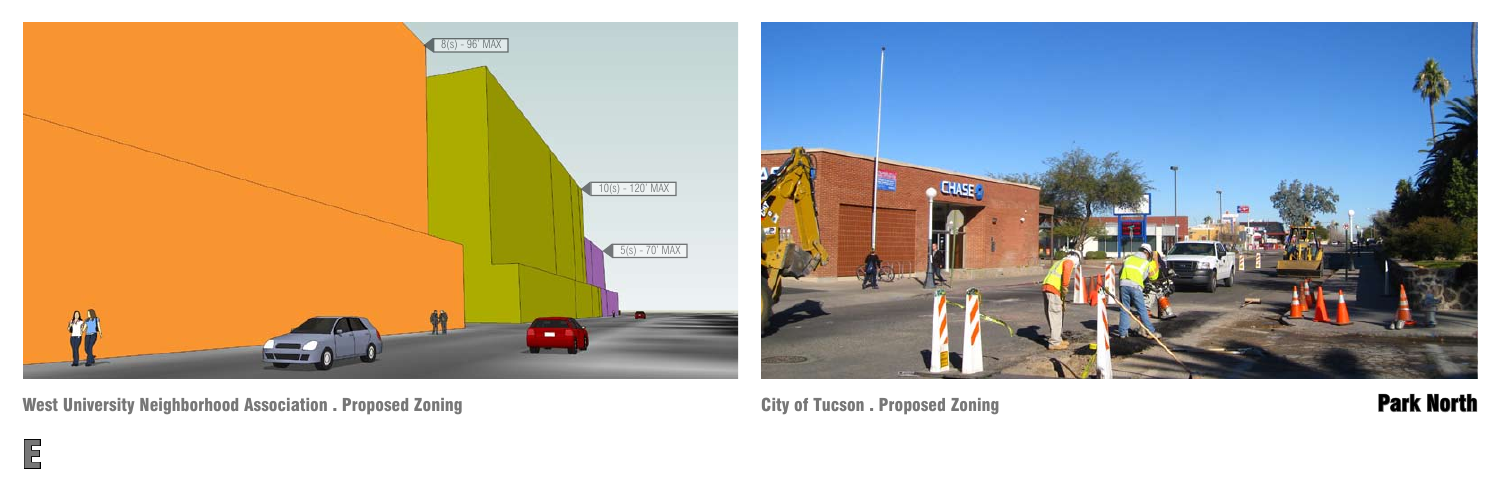F

# City of Tucson . Proposed Zoning **Euclid / 2nd, N.E. Corner**

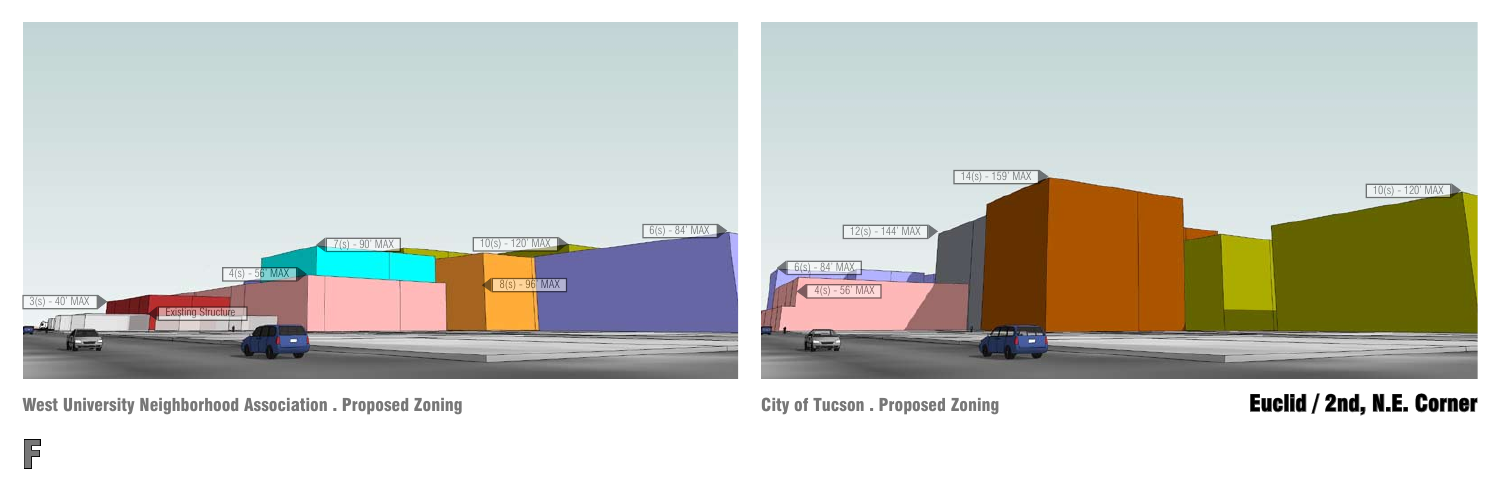F



### City of Tucson . Proposed Zoning **Euclid / 2nd, N.E. Corner**

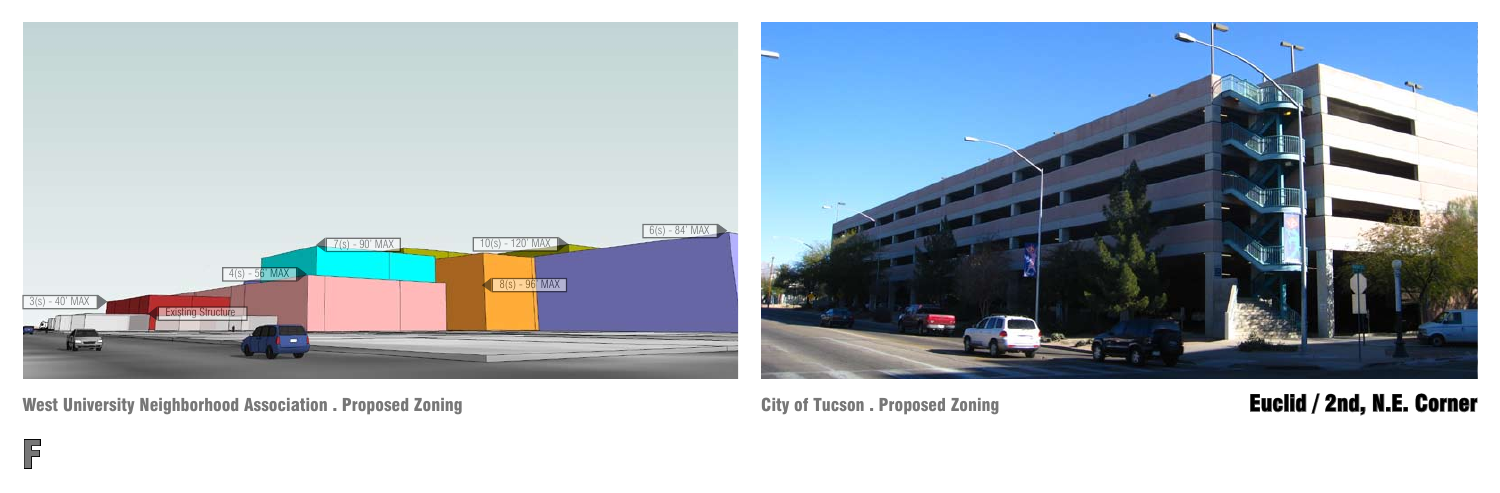

### City of Tucson . Proposed Zoning **Euclid / 1st, West Side**